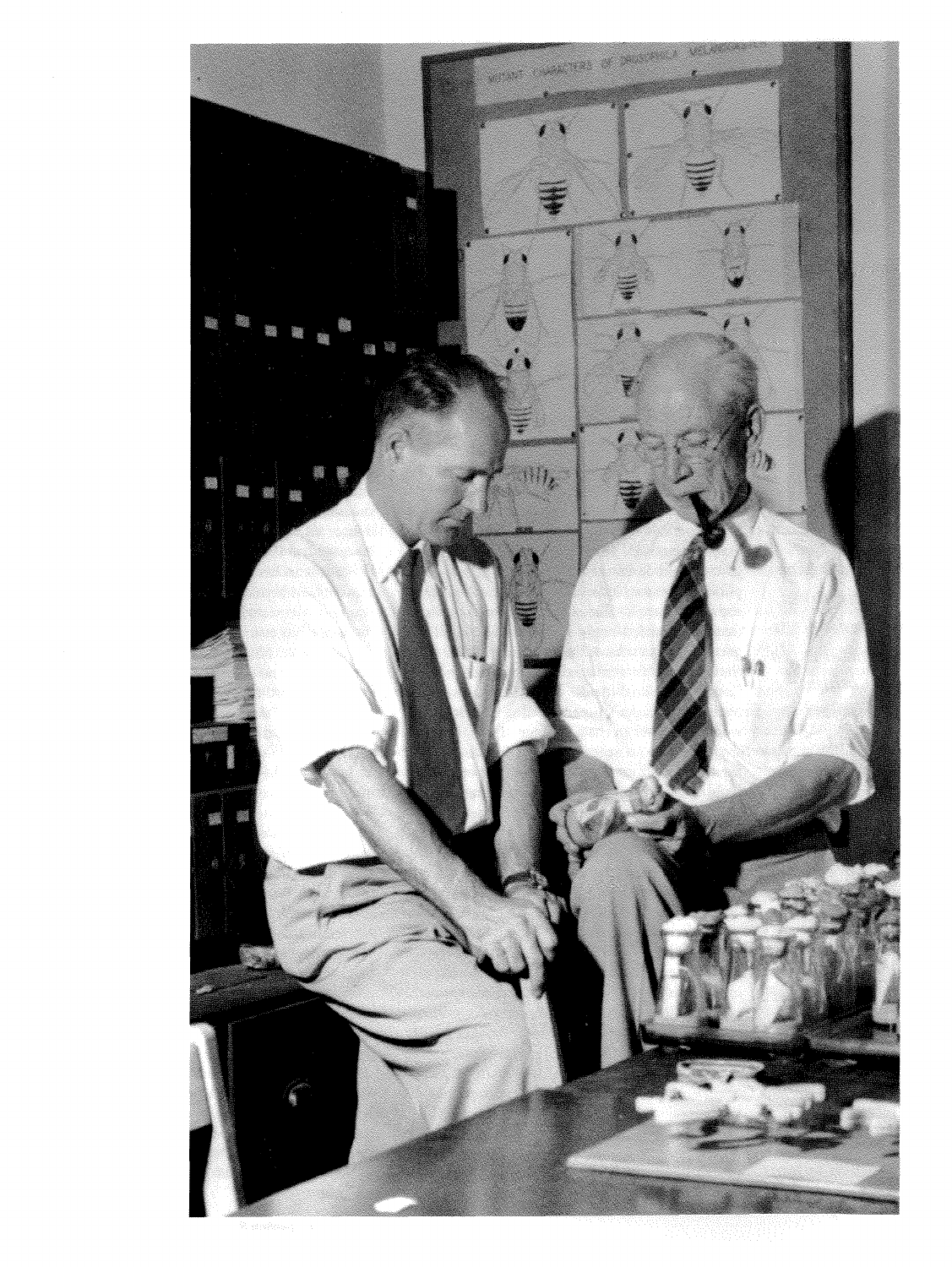## **Fifty Years Ago: The** *Neurospora* **Revolution**

**by Norman H. Horowitz** 

*This brief paper, revolutionary in both its methods and its findings, changed the genetic landscape for all time.* 

**George Beadle (left) first came to Caltech as a National Research Council fellow in 1931 and stayed until 1936. He returned in 1946 to succeed Thomas Hunt Morgan as chairman of the Division of Biology. Here, shortly before he left to become president of the University of Chicago in 1961, he discusses Drosophila with Alfred H. Sturtevant, who came to Caltech with Morgan (see previous article).** 

This year marks the 50th anniversary of the publication of George Beadle and Edward Tatum's first *Neurospora* paper-a pivotal work of modern biology. This brief paper, revolutionary in both its methods and its findings, changed the genetic landscape for all time. Where previously there had existed only scattered observations (albeit with some acute insights) on the relation between genetics and biochemistry, this paper established biochemical genetics as an experimental science, one where progress would no longer be limited by the rarity of mutants whose aberrations could be understood biochemically, but rather where such mutants would be generated at will, and findings could be repeated and hypotheses explored as in other experimental sciences. This paper was the first in a series of fundamental advances in chemical genetics that by 1953 had bridged the gap between genetics and biochemistry and ushered in the age of molecular biology.

I first heard of biochemical mutants in *Neurospora* at a memorable seminar given by George Beadle in the fall of 1941 at Caltech, where I was a postdoc at the time. (Beadle had come to Pasadena to recruit a couple of postdoctoral fellows to join him and Tarum at Stanford, and I ended up being one of them.) In his lecture Beadle presented their results with *Neurospora*  that would shortly thereafter be published in the *Proceedings 0/ the National Academy 0/ Sciences.* The talk lasted only half an hour, and when it was suddenly over, the room was silent. The silence was a form of tribute. The audience was thinking: Nobody with such a discovery could stop talking about it after just 30 minutes-there

must be more. Superimposed on this thought was the realization that something historic had happened. Each one of us, I suspect, was mentally surveying, as best he could, the consequences of the revolution that had just taken place. Finally, when it became clear that Beadle had actually finished speaking, Frits Went-whose father had carried out the first nutritional srudies on *Neurospora* in Java at the turn of the centurygot to his feet and with characteristic enthusiasm addressed the graduate students in the room. The lecture proved, said Went, that biology is not a finished subject—there are still great discoveries to be made.

The methodological innovations of the 1941 Beadle-Tatum paper were twofold. First, the authors introduced what was for most geneticists a new kind of experimental organism-a microorganism that was ideally suited for classical genetic studies, but which differed from the classical organisms in that its nutritional requirements were explicitly known—that is, it grew readily on a medium of defined chemical composition. This novel creature was the red bread mold *Neurospora crassa.* Most of the investigations that led to the development of molecular genetics employed microorganisms, but the *Neurospora*  discoveries first described in the 1941 paper were crucial for making bacteria genetically useful.

Beadle had learned of *Neurospora* at a lecture by Bernard O. Dodge given at Cornell University in 1929, when Beadle was a graduate student. Dodge, a mycologist (one who studies fungi) at the New York Botanical Garden, was a strong advocate of *Neurospora* as an organism for genetic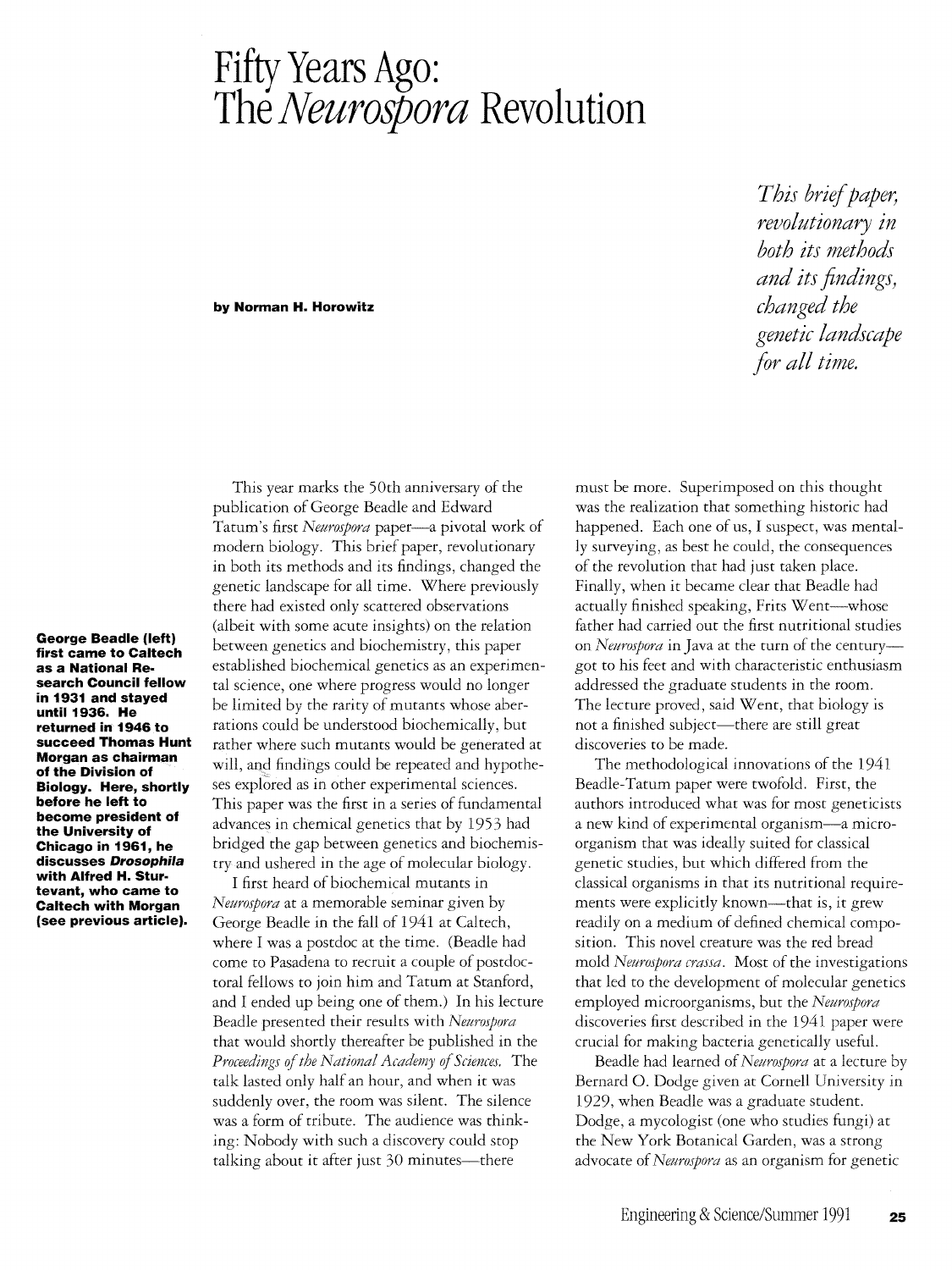*Genetics} which before the* **Neurospora** *revolution had been notably isolated from the physical sciences, now found itself in the mainstream of biochemistry.* 

experiments. It was he who found that the mold's ascospores (which are the products of sexual fusion and recombination) require heat shock to induce germination. This made it possible to carry through the whole life cycle in the laboratory; *Neurospora* thus became domesticated. (Dodge had originally made this discovery with another fungus by accidentally setting down some plates of its ascospores in a sterilizing oven that he thought was turned off.) He worked out the basic genetics of *Neurospora,* investigating among other things the inheritance of mating type, albinism, and other single-gene characteristics. He showed that the ascospores, which come in sets of eight, each set descended from a different fertilized egg cell, display a 4:4 ratio for single-gene traits-just what Mendelian genetics predicts. By isolating and culturing the ascospores in the linear order in which they are found in the organism, he discovered the patterns of first- and second-division segregations (4:4 and 2:2:2:2, respectively). These patterns result from crossing over, or the lack of it, between the trait being studied and a point in the chromosome called the centromere; the relative frequencies of these patterns are important for gene mapping.

Dodge also understood the benefits that haploidy (having a single set of chromosomes, rather than two sets as in higher organisms) offered for simplifYing and accelerating genetic studies. When combined with *Neurospora's* other features, it convinced him that this fungus was the ideal genetic organism. He claimed that it was superior to *Drosophila,* as he frequently argued to his friend Thomas Hunt Morgan.

As its second methodological innovation, the Beadle-Tatum paper introduced a procedure for recovering an important class of lethal mutations—those blocking the synthesis of essential biological substances. These mutations were expressed in the organism as new nutritional requirements, and were crucial for understanding the biochemistry of gene action. They showed that each step in the biosynthesis of a vitamin, amino acid, purine, or pyrimidine is under the control of a particular gene. They displayed in a most convincing manner the central importance of genes in biochemistry and ended forever the idea that the role of the genes in metabolism was somehow a subordinate one. Genetics, which before the *Neurospora* revolution had been notably isolated from the physical sciences, now found itself in the mainstream of biochemistry. Or, more correctly, genetics and biochemistry were now seen to be different aspects of the same thing.

The fundamental character of the substances

whose syntheses were affected in the *Neurospora* mutants suggested that similar mutations should occur in other microbial species. This proved to be the case. In 1944 it was shown that "biochemical mutations" could be induced in bacteria. This result solved a basic difficulty-the lack of suitable markers-that had long prevented progress toward a genetics of bacteria, and led directly to the demonstration of genetic recombination-the reshuffling of genes following mating-in *E. coli* by Tatum's student Joshua Lederberg. Biochemical mutations were induced later in yeast and other microorganisms.

Aside from its revolutionary methods, the Beadle-Tatum paper was remarkable for the results it reported. It described three x-ray induced mutants that grew on "complete medium" (a complex, undefined mixture containing yeast extract), but that failed to grow on "minimal medium" (a mixture consisting of the minimal nutrients capable of supporting the growth of wild-type, or unmutated, *Neurospora).* The presumption was that the mutations expressed in these cultures affected genes needed for the production of growth-essential compounds present in complete, but not minimal, medium. A systematic search revealed that each of the mutants required a different substance. The three substances were pyridoxine, thiamine, and p-aminobenzoic acid, and the loss of the ability to synthesize them was eventually shown in every case to be inherited as a single-gene defect.

The 1941 paper reported the genetics of only the "pyridoxineless" mutant-Number 299. This was, so to speak, the breakthrough mutant,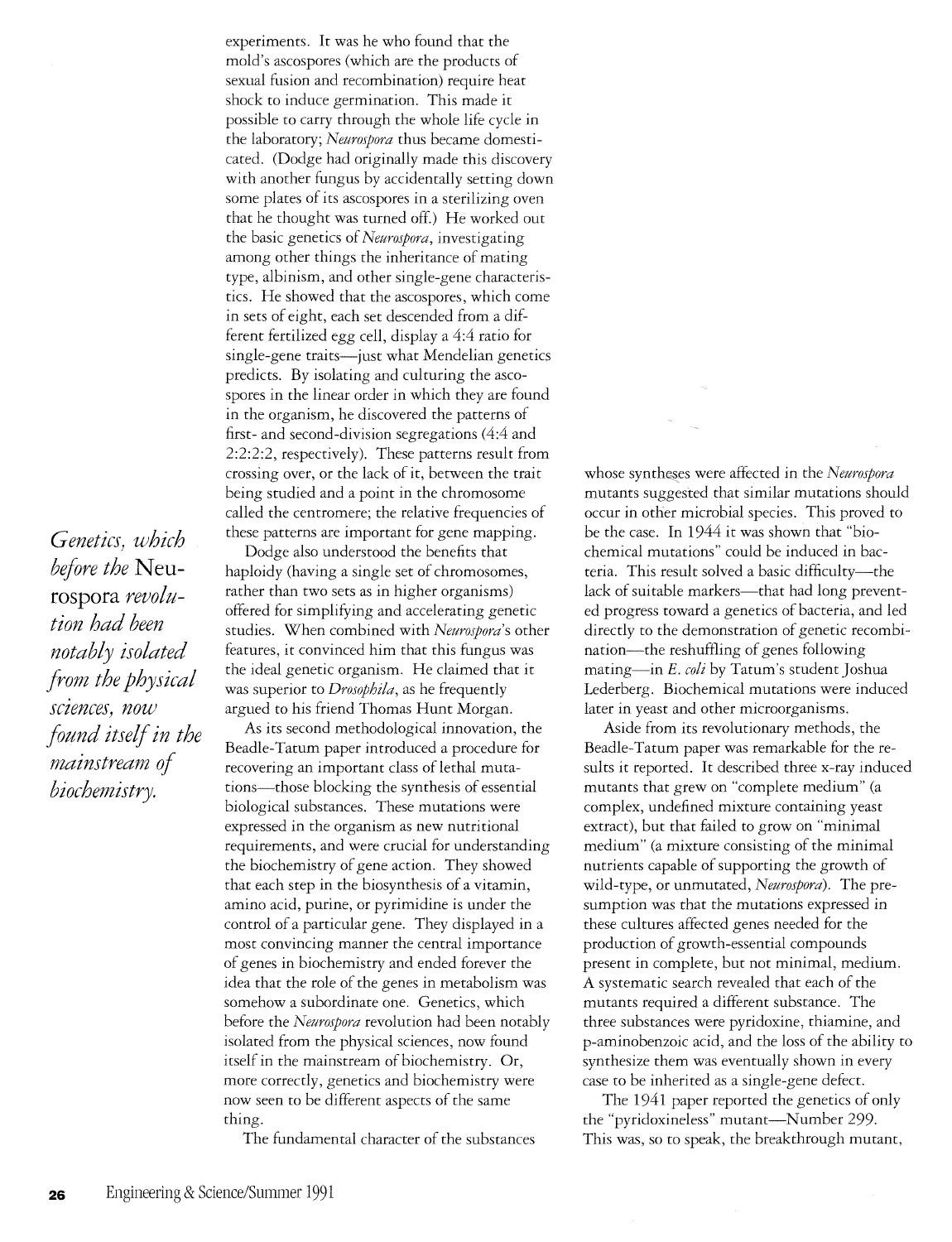**Beadle drew and**  lettered these dia**grams himself; he used them as lantern slides to Illustrate his talks during the 19405. The top one shows the conidia {asexual** spores) of wild~type **(unmutated) Neurospora exposed to radiation, crossed with the opposite mating type, and producing ascospores in sets of eight. These then germinate In the complete medium (the reddish color Indicates the presence of the mold), which has everthing they need to grow. But when a bit of the culture is transferred to the minimal medium, they don't grow, indicating that a mutation has affected genes needed to produce an essential growth compound-in this case vitamins (or nucleic acids). Further subcultures (center) show that pantothenic acid is the substance the mutant has lost the capacity to make for itself. Crossing this mutant with wild type and dissecting out the eight ascospores in order (bottom) shows that all grow on pantothen· ic acid, but without it four grow and four do not-a perfect Mende· lian ratio, indicating a single-gene mutation.** 



*These mutations were expressed in the organism as new nutritional requirements, and were crucial for understanding the biochemistry of gene action.* 

the one that vindicated Beadle and Tarum's ideas about a new kind of genetics. But its importance did not end there. Soon after the 1941 paper was published, Beadle received a letter from an acquaintance at the Merck Research Laboratory requesting a culture of Number 299 for the purpose of developing an assay method for pyridoxine. Beadle sent a transfer, as he invariably did once a mutanr had been referred to in print. Beadle firmly believed that this policy was in the best incerest of science, a belief that was certainly confirmed in this case because, in the course of their investigation, the Merck group discovered tbat Number 299 would grow without pyridoxine if the acidity of minimal medium was brought to a pH of 6 from its normal value of 5.

I recall first hearing of this unexpected result at an afternoon tea break in Beadle's Scanford lab. In the ensuing discussion we decided to leam whether other environmental variablestemperature in particular-might affect the characteristics of mutants in a specific way. The mutant hunt that ran more or less continuously in the lab was modified accordingly to include an incubation step at 35° C in addition to the usual one at  $25^\circ$ . Soon the first temperature-sensitive mutants were found-that is, ones whose nutritional deficiency was expressed only above (or occasionally below) some temperature in the normal temperature range of the organism. By modifying the gene in such a way that its activity was abolished only at certain temperatures, these mutations made it possible to identify genes that otherwise would be lost because their end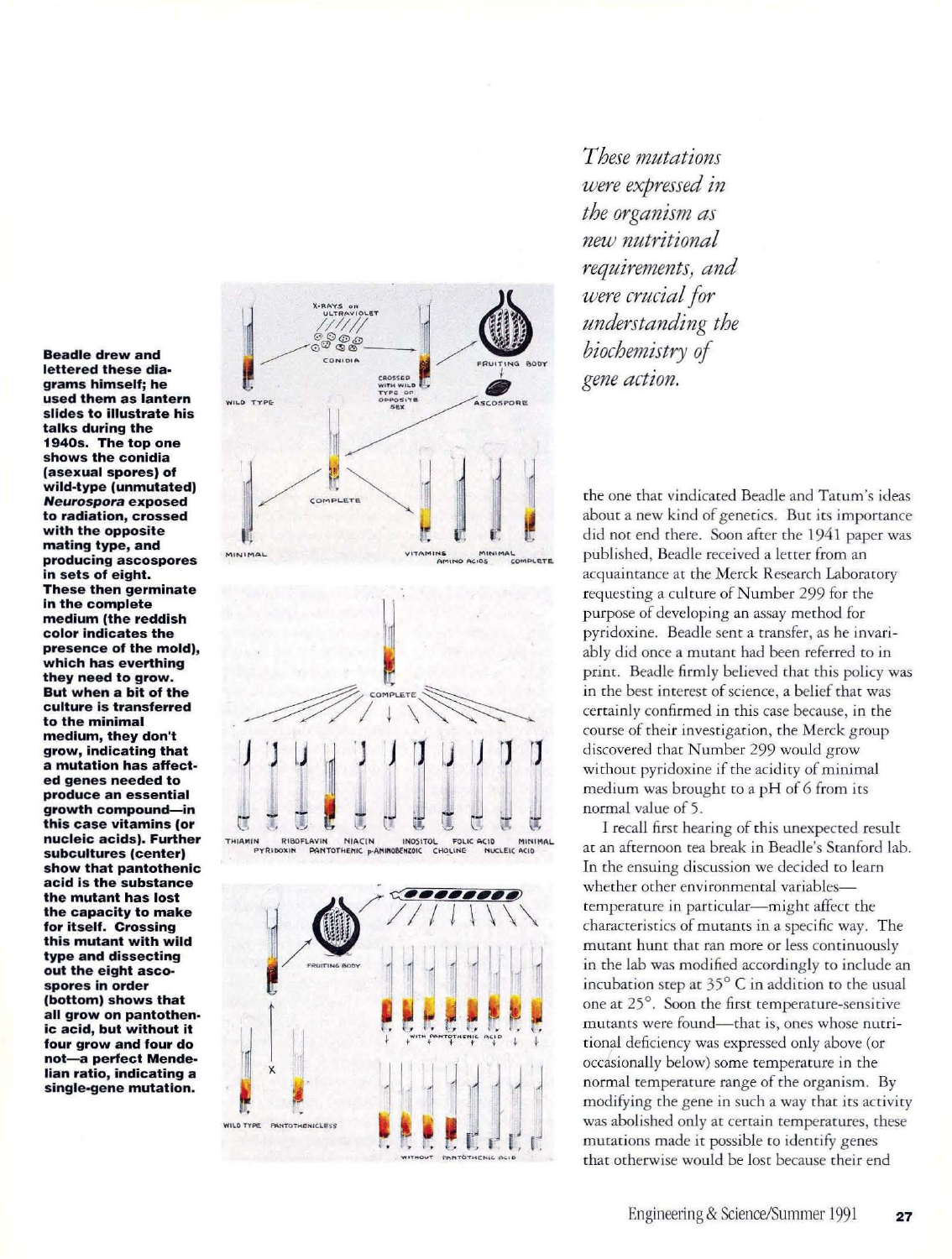

*Beadle published the one gene-one*  enzyme theory in *1945) developed*  from the cumula*tive results of the new approach to the study of biosynthetic pathways that the* **Neurospora**  *mutants had opened, and for this he and Tatum won the Nobel Prize in*  1958.

product is, for example, too large to penetrate the cell (a nucleic acid, for instance); this product therefore cannot be restored to the organism by adding it to the medium. This attribute greatly extended the range of recoverable genes and made possible an early test of the "one gene-one enzyme" hypothesis.

Beadle published the one gene-one enzyme theory in 1945, developed from the cumulative results of the new approach to the study of biosynthetic pathways that the *Neurospora* mutants had opened, and for this he and Tatum won the Nobel Prize in 1958. This theory had already been foreshadowed in the first paragraph of the 1941 paper, where the authors suggested the possibility that genes may act "by determining the specificities of enzymes" as well as the further possibility of "simple one-to-one relations" between genes and chemical reactions. These ideas doubtless grew out of the authors' earlier work on *Drosophila* eye colors. In his Nobel lecture Beadle, in an oft-quoted passage referring to one gene-one enzyme, said: "In this long, roundabout way, first in *Drosophila* and then in *Neurospora,* we had rediscovered what Garrod had seen so clearly many years before." Beadle was without doubt sincere in this characteristically generous remark, but was he right? Was the one gene-one enzyme concept that forms one of the foundations of molecular biology really formulated decades earlier? I think the answer is no.

A. E. Garrod wrote his great work on human hereditary disease, *Inborn Errors of Metabolism,* in 1 909, the same year that W. L. Johannsen introduced the word *gene* into the language. And although Gasrod lived until 1936, recent writing on his work suggests that his understanding of genetics stopped around 1910 and concludes that he could hardly have had Beadle's one gene-one enzyme idea in mind at that time. The chromosome theory of inheritance was still in the future. Biochemistry was also in an embryonic state. In a monograph published in 1914, W. M. Bayliss considered it necessary to defend the idea that enzymes could be assumed to be definite chemical compounds, "at all events until stronger evidence has been brought to the contrary." The one thing that seemed clear in 1914 was that enzymes were not proteins, a belief that was not disproved until Sumner crystallized urease in 1926.

The most prescient of all writing about genes and enzymes are those of the French geneticist Lucien Cuénot. In 1903 Cuénot discussed his celebrated experiments on the inheritance of coat color in mice in terms of *mnémons* (genes), enzymes, and a chromogen, but he too at the time lacked the knowledge essential to putting the whole picture together. Unfortunately, Cuénot gave up genetics and discouraged his students from entering the field.

There were later antecedents of the one geneone enzyme principle in the writings of Wright, Haldane, and others, where unfamiliarity with modern science does not enter in. But while these works were correct in deducing that genes must act through their effects on enzymes (and other proteins), none of them succeeded in persuading geneticists of the classical era that a direct relation between genes and proteins was